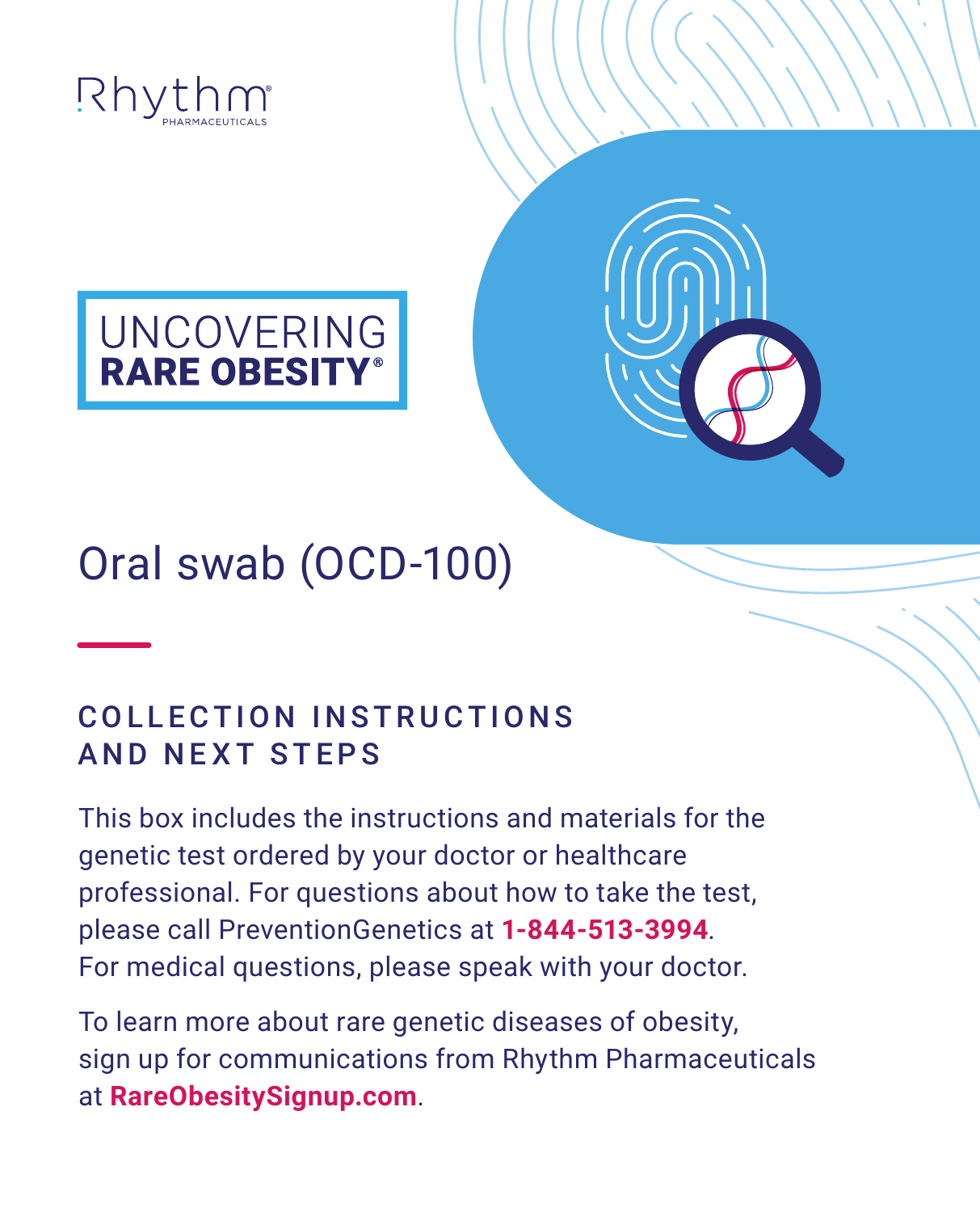Rhythm Pharmaceuticals is dedicated to transforming the care of those living with rare genetic diseases of obesity.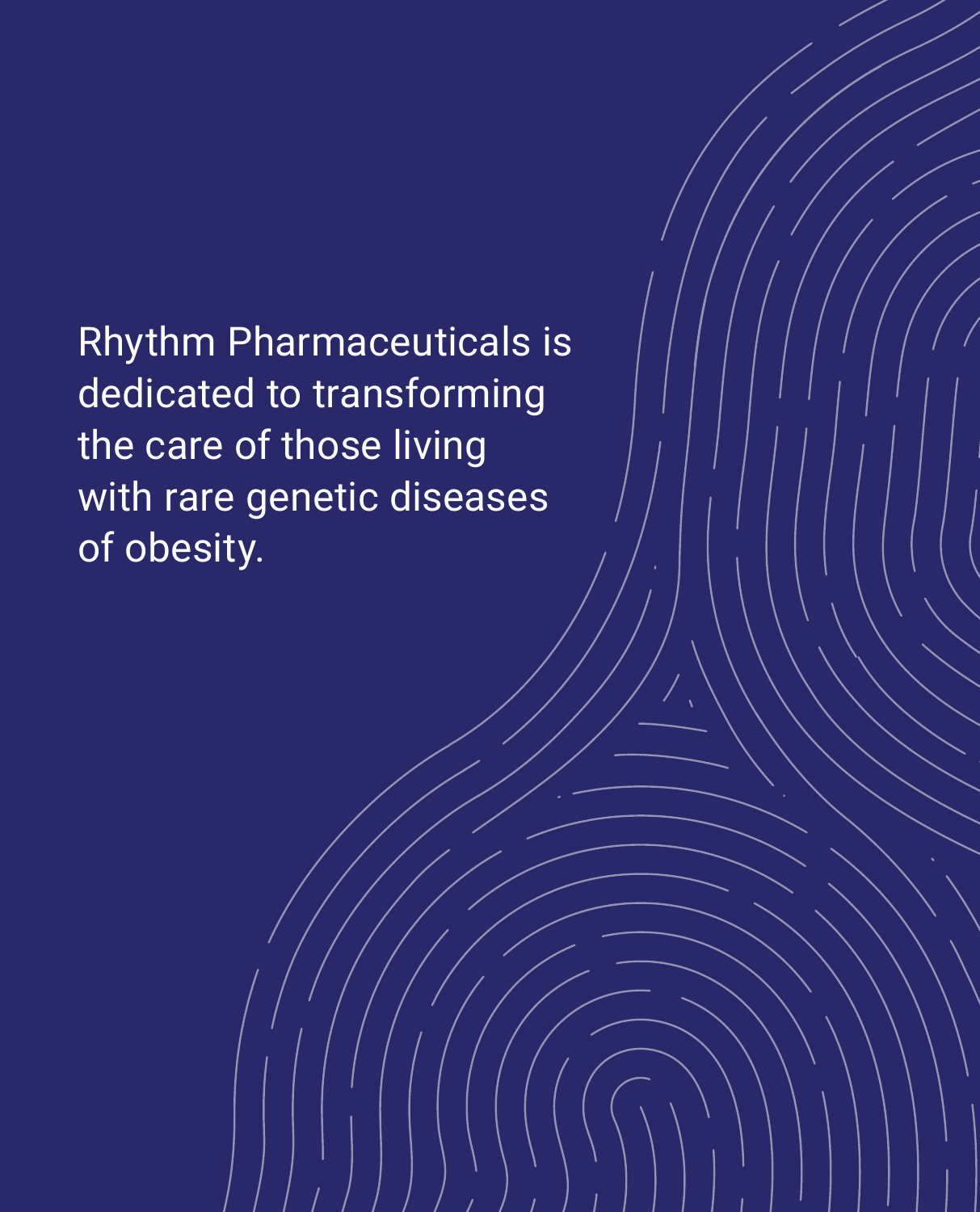### What to expect

Your doctor or healthcare professional ordered this genetic test, which is sponsored by Rhythm Pharmaceuticals. Testing happens in 2 parts.

#### 1. SAMPLE COLLECTION

Use the materials and instructions in this test kit to collect a sample of your cells. Then send it along with your signed consent forms to PreventionGenetics, our clinical laboratory partner.

#### 2. GENETIC TESTING

Once the lab receives your mailing, it will confirm the sample meets its quality standards and begin testing. If information is missing or something further is needed, your doctor's office will contact you.



mm

**Please read all instructions carefully before beginning.**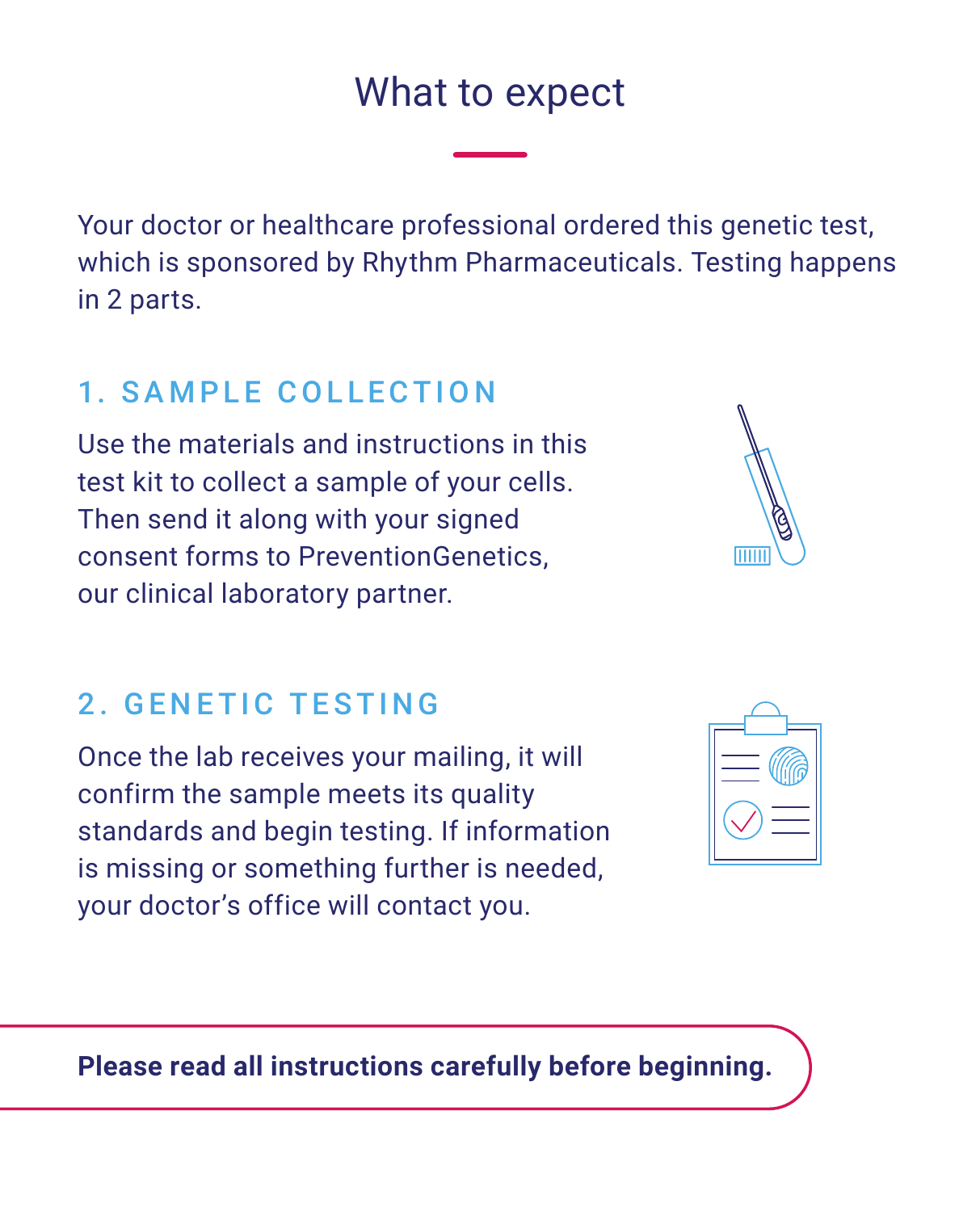Getting ready



#### IMPORTANT INFORMATION

#### **Prior to collecting your sample, do NOT:**

- Eat, drink, smoke, or chew gum for 30 minutes
- Allow the sponge tip to touch any surface

#### **Be careful:**

- The sponge insert may be a choking hazard, so be careful when putting it in your mouth
- If the stabilizing solution comes in contact with the skin or eyes, wash with plenty of water; do NOT ingest it
- If you have dry mouth (xerostomia), it may be difficult to collect an adequate sample, resulting in an insufficient sample for testing

#### **Use this kit only if it was ordered by a healthcare professional.**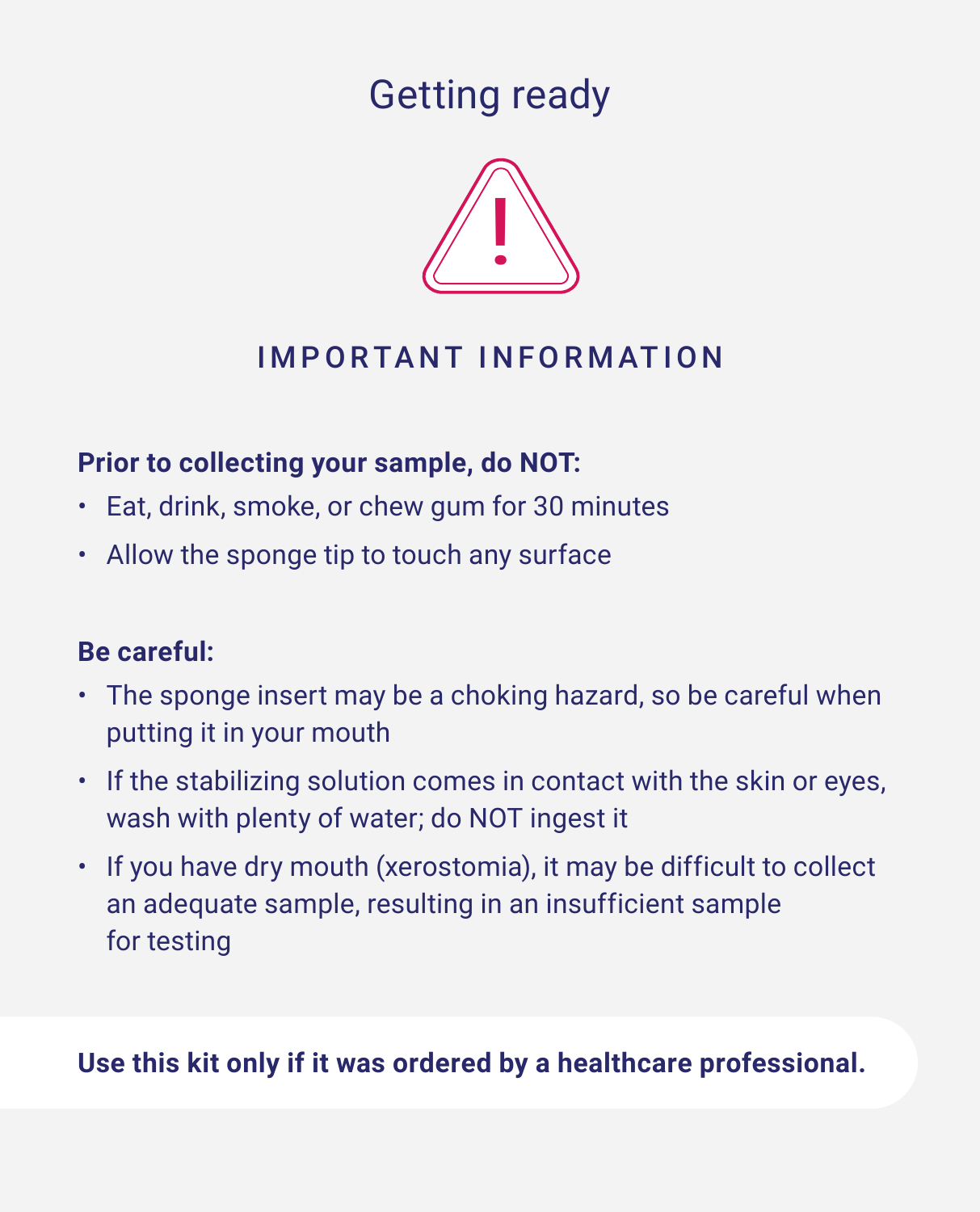## Collecting your sample

#### 1. PREPARE YOUR MATERIALS

- Gather the sealed tube with the collection swab
- Write your name, birth date, and collection date on the label and attach the label to the tube (your sample will not be processed if the tube is not identified)

#### 2. COLLECT YOUR SAMPLE

- Remove the collection swab from the package without touching the sponge tip
- Place the sponge as far back in your mouth as is comfortable and rub it back and forth along your lower gums; firmly rub your gums 10 times, but try to avoid rubbing your teeth
- On the opposite side of your mouth, firmly repeat the rubbing motion along your lower gums 10 more times



#### **Questions about how to take the test?** Call PreventionGenetics at **[1-844-513-3994](tel:18445133994)**

(Monday – Friday, 9am – 8pm ET).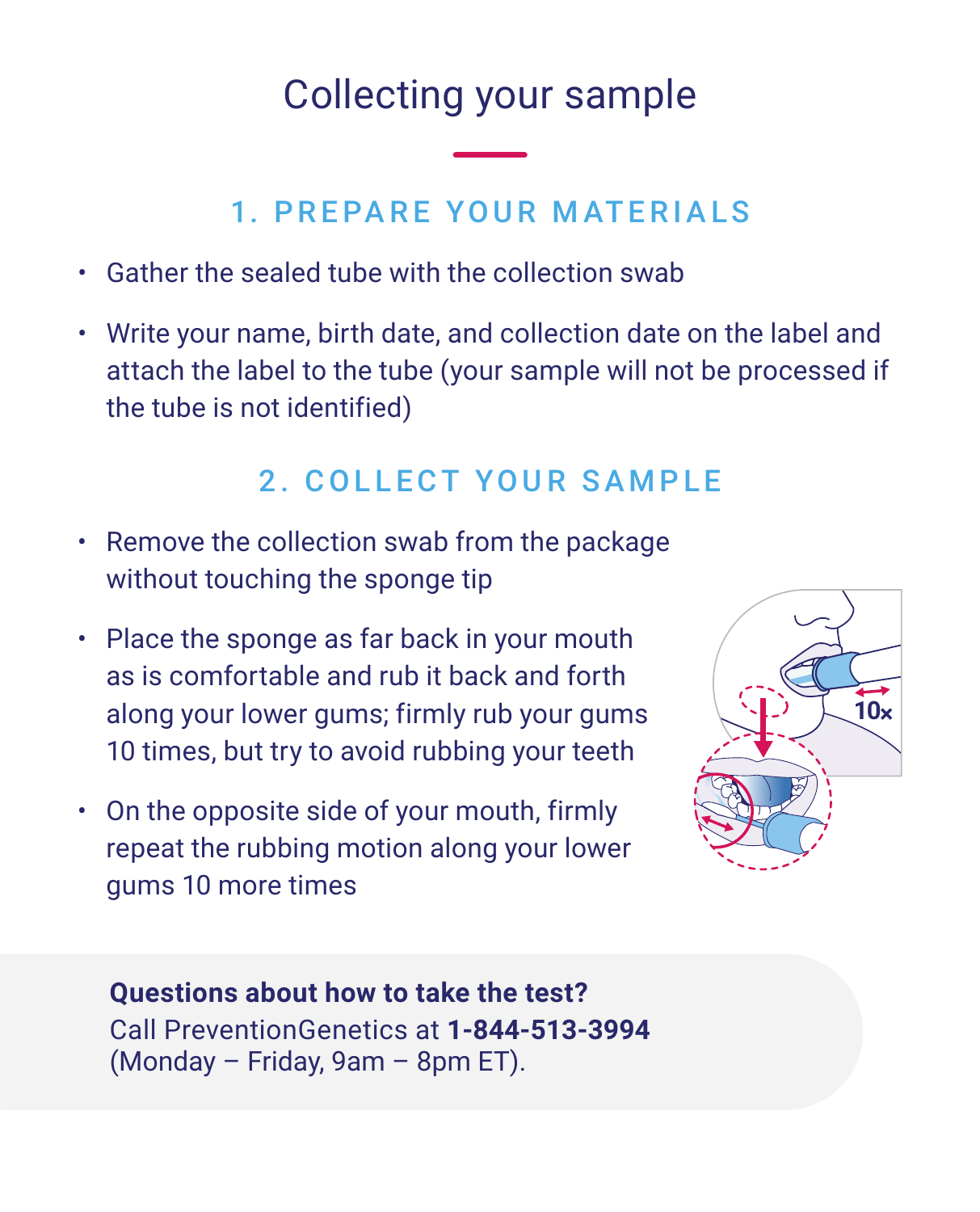- Hold the collection tube upright so the stabilizing liquid does not spill
- Unscrew the blue cap from the collection tube without touching the sponge
- Turn the cap upside down, insert the sponge into the tube, and close the cap tightly
- Invert the capped tube and shake it vigorously 10 times **10x**





#### 3. PACKAGE AND MAIL YOUR MATERIALS

- Place the capped tube inside the clear plastic sleeve, put the sleeve back in the testing box, and then place the box in the shipping pack
- Add your completed consent forms to the shipping pack
- Schedule a pickup with UPS/FedEx or deliver the package to a local drop-off point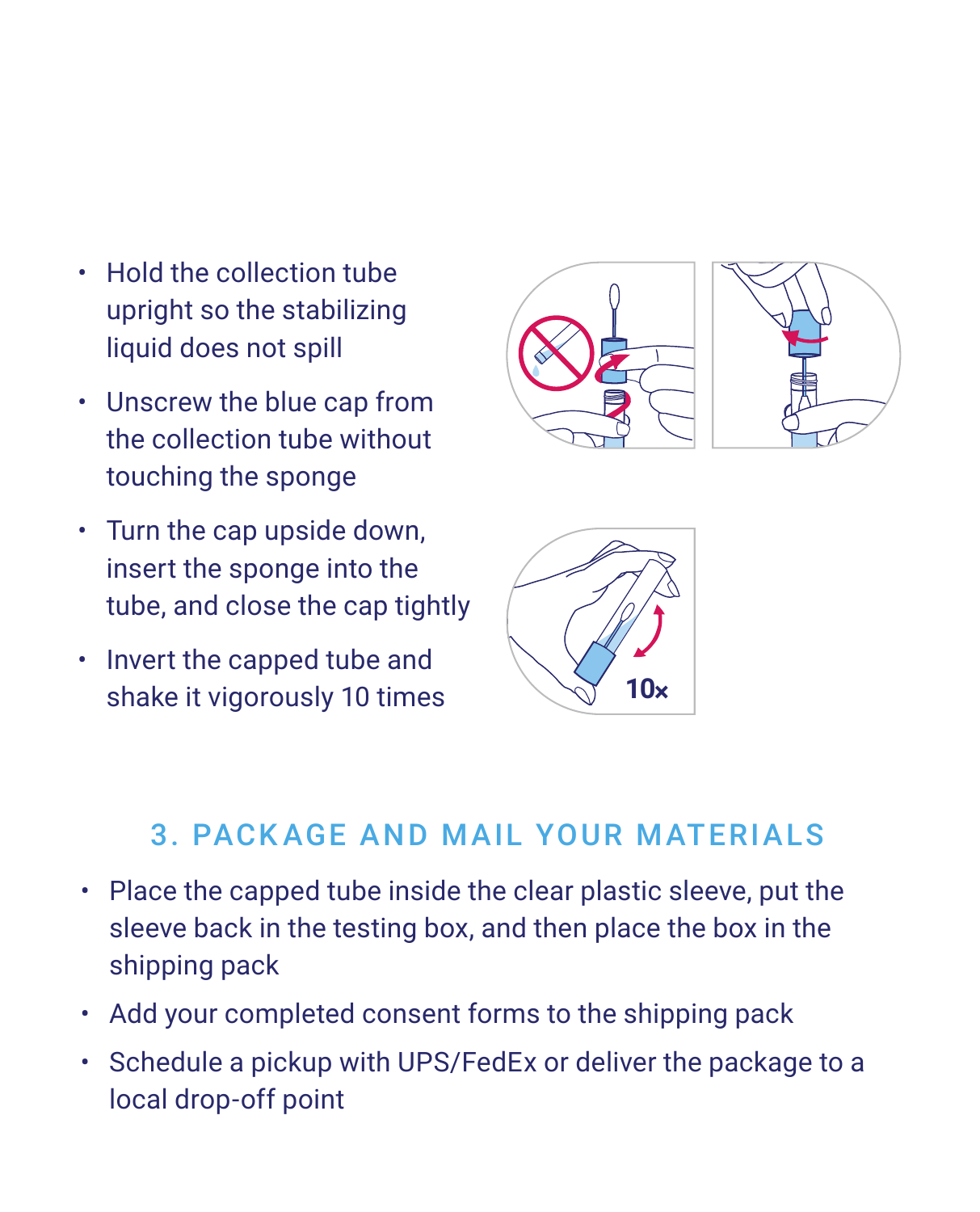## **Results**

A genetic report with the results from your test will be sent directly to your doctor in approximately 3 weeks. Genetic test results may be positive, negative, or uncertain.

Your doctor will review your results and the options available to you, including any possible treatments or clinical trials. You may want to set up this appointment with your doctor in advance.

Licensed genetic counselors are also available to answer questions and help interpret results through 2 no-charge genetic counseling sessions, one before and one after your test.

## **Questions**

• **Questions about how to take the test?** Call PreventionGenetics



**[1-844-513-3994](tel:18445133994)** Monday – Friday, 9am – 8pm ET

• **Questions for a genetic counselor?** Schedule an appointment with PWNHealth



**[gc@pwnhealth.com](mailto:gc@pwnhealth.com)**



**[1-888-494-7333](tel:18884947333)** Monday – Friday, 9am – 5pm ET